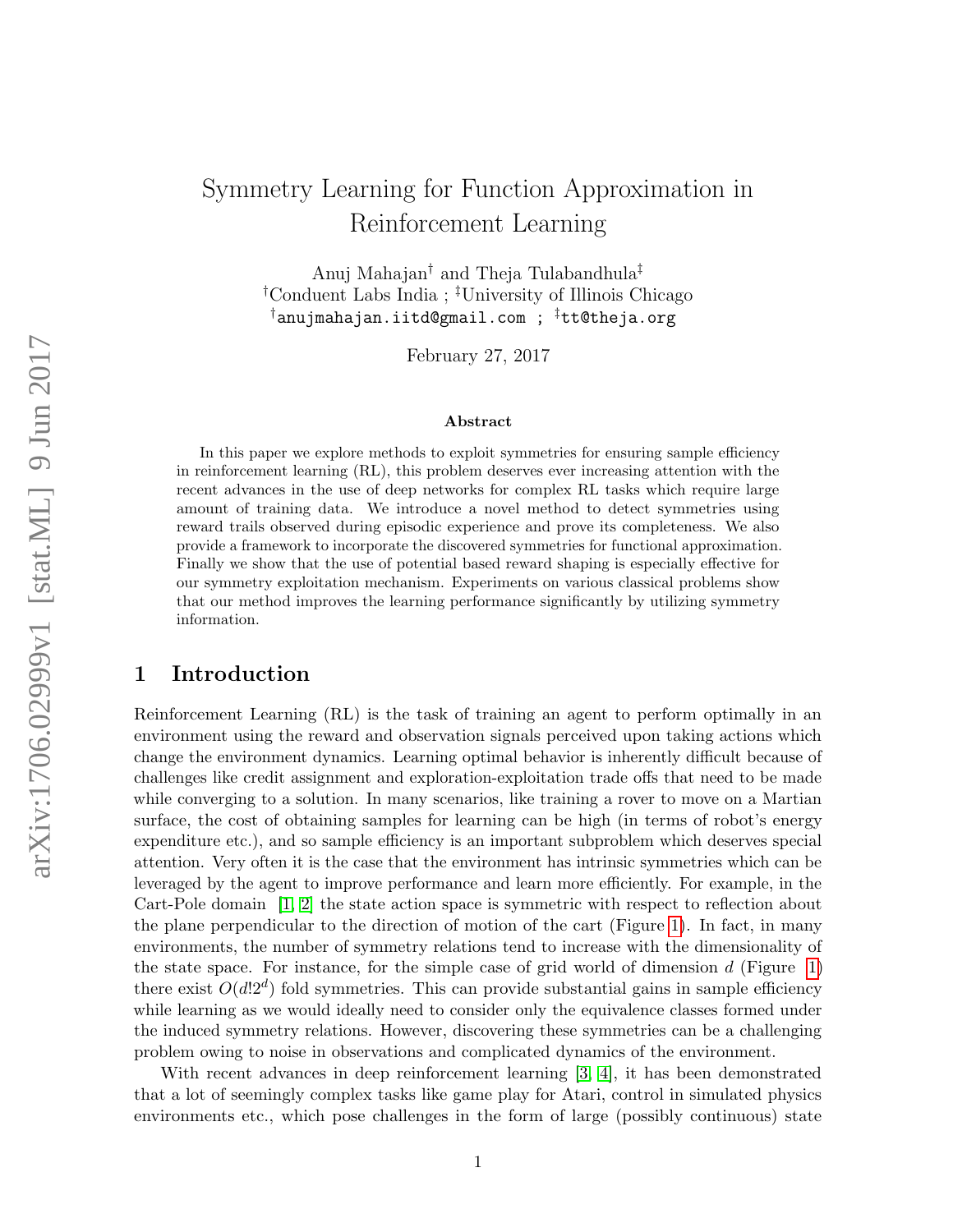<span id="page-1-0"></span>

Figure 1. Left: Symmetry in Cart-Pole environment. Right: Symmetry in grid world.  $f((x,y)) = (6-x, y), g_s: \{N \to N, S \to S, E \to W, W \to E\} \forall s.$ 

action spaces and the difficulty of learning good representations [\[5\]](#page-10-2); can be handled very well with the use of deep networks as functional approximators. Training these networks, however requires large amounts of data and learning their parameters necessitates coming up with careful update procedures and defining the right objectives(see [\[6\]](#page-10-3)) and is a topic of study in its own right. This points us to the fact that it is essential to come up with methods that ensure sample efficiency in function approximation based RL, which builds up the premise for this work.

To the best of our knowledge, we are the first to motivate the use of symmetry in the aforementioned context. In this paper we investigate methods for discovering state space symmetries and their inclusion as prior information via a suitable cost objective. We also show that our method dovetails seamlessly with the framework of using potential based reward shaping [\[7\]](#page-10-4) which can help reduce the size of the data structures required for symmetry detection and provides additional information for establishing robust similarity estimates. Experiments on various classical control settings validate our approach with agents showing significant gains in sample efficiency and performance when using symmetry information.

#### 2 Related Work

Model minimization [\[8,](#page-10-5) [9\]](#page-10-6) in MDP literature is a closely related field in which symmetries are defined using equivalence relations on state and state action spaces, but a more generalized notion of symmetries is presented in [\[10\]](#page-10-7) which allows for greater state space reduction. However, these approaches require that symmetries in environment be explicitly stated and do not handle discovery. Methods like [\[11,](#page-10-8) [12\]](#page-10-9) use conditionally terminating sequences formed from observed reward action sequences and directly try to estimate state equivalence and are closely related to our methods for symmetry detection, however they fail to be of use even in relatively simple environments like Cart-Pole where the action mappings under the symmetry transformation are not invariant. Most of these methods have prohibitively high overheads, moreover none of them address aforementioned issues in the context of using them for function approximation in deep RL. In many realistic scenarios the tasks needed to be learned by the RL agent is composed of several subtasks which form a hierarchy across the state space. Methods that try to use this intrinsic structure fall in the framework of temporally abstract actions [\[13,](#page-10-10) [14\]](#page-10-11). Although, these methods require extensive domain knowledge specification by the agent's designer. [\[15,](#page-10-12) [16\]](#page-10-13) have tried to automate this process by learning from agent observations but their approach is suboptimal as they fail to discover all the abstractions [\[12\]](#page-10-9).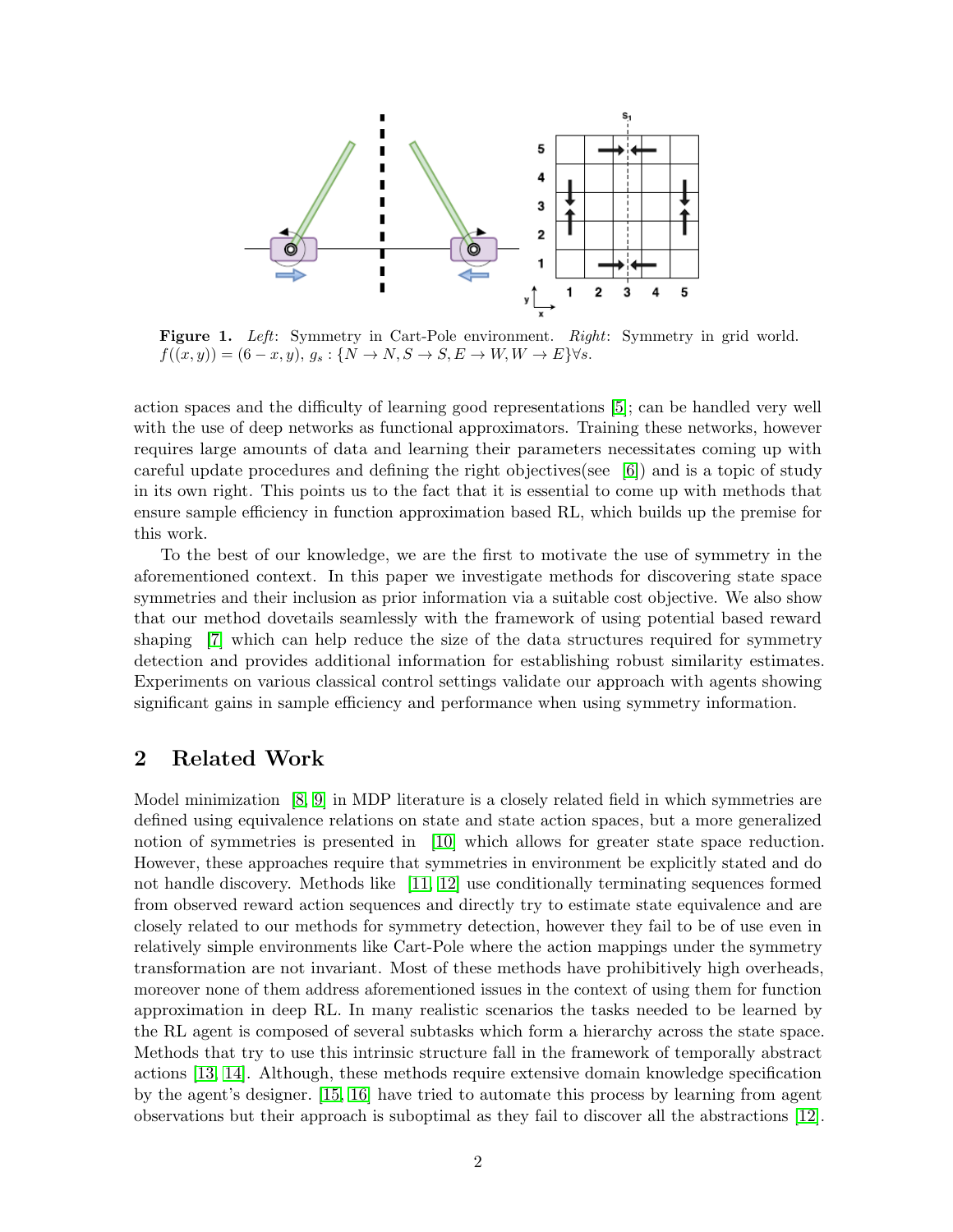Recent approaches for incorporating TAA use linear function approximation [\[17,](#page-10-14) [18\]](#page-11-0) and have been shown to be effective. Value function generalization for sub goal setting by [\[19\]](#page-11-1) also gives better generalization over unseen sub goals in the function approximation setting. Our method has the potential to be augmented with these works for finding symmetries in sub-goal spaces.

# 3 Preliminaries

In this section we give preliminary definitions and provide an overview of the topics we will build upon.

**Symmetries in MDP:** We represent MDP as a tuple  $M := \langle S, A, \Psi, T, R \rangle$  where S is the set of states, A is the set of actions,  $\Psi \subset S \times A$  is the set of admissible state-action pairs,  $R: \Psi \times S \to \mathbb{R}, T: \Psi \times S \to [0, 1]$  are reward and transition functions respectively. The notion of symmetries in MDP can be rigorously treated using the concept of MDP homomorphisms (see Appendix [B](#page-9-2) for some definitions). [\[10\]](#page-10-7) define an MDP homomorphism h from  $M = \langle S, A, \Psi, T, R \rangle$  to  $M' = \langle S', A', \Psi', T', R' \rangle$  as a surjection  $h : \Psi \to \Psi'$ , which is itself defined by a tuple of surjections  $\langle f, \{g_s, s \in S\}\rangle$ . In particular,  $h((s, a)) := (f(s), g_s(a)),$ with  $f: S \to S'$  and  $g_s: A_s \to A'_{f(s)}$ , which satisfies two requirements: Firstly it preserves the reward function (i.e.,  $R'(f(s), g_s(a), f(s')) = R(s, a, s')$ ) and secondly it commutes with transition dynamics of M (i.e.,  $T'(f(s), g_s(a), f(s')) = T(s, a, [s']_{B_{h|S}})$ ). Here we use the notation  $[\cdot]_{B_{h|S}}$  to denote the *projection* of equivalence classes B that partition  $\Psi$  under the relation  $h((s,a)) = (s', a')$  on to S. Symmetries  $\chi : \Psi \to \Psi$  can then be formally defined as automorphisms on M that completely preserve the system dynamics with the underlying functions  $f, g_s$  being bijective. The homomorphism requirements for a symmetry reduce to:

<span id="page-2-0"></span>
$$
T(f(s), g_s(a), f(s')) = T(s, a, s'), \text{ and } (1)
$$

$$
R(f(s), g_s(a), f(s')) = R(s, a, s').
$$
\n(2)

The set of *equivalence classes*  $C[(s, a)]$  of state action pairs formed under the relation  $\chi((s,a)) = (s',a')$  (or more generally under any homomorphism h) partition  $\Psi$  and can thus be used to form a quotient MDP, represented as  $M_Q = M/C$ , which is smaller and can be efficiently solved. As an example in Figure [1,](#page-1-0) for symmetry  $\chi_{S1}$  w.r.t vertical axis, we have equivalence class of state action pair  $[((2,1), E)]_{\chi_{S1}} = {((2,1), E), ((4,1), W)}$  However in the RL setting, we do not know the underlying system dynamics and consequently, we do not know C in advance, thus we cannot perform a model reduction. A workaround for this would be to estimate  $C[(s, a)]$  on the go using the agent's experience and use the estimated set of equivalent classes to drive identical updates for equivalent state-action pairs during the process of learning the optimal policy.

**Reward Shaping:** Reward shaping is a technique that augments the reward function  $R$ of a MDP  $M = \langle S, A, \Psi, T, R \rangle$  by a shaping function  $F : \Psi \times S \to \mathbb{R}$ , with the goal of providing the agent with additional useful information about the environment in the form of rewards. Thus, the agent now sees a modified reward  $R'(s, a, s') = R(s, a, s') + F(s, a, s')$ when it takes actions. The notion of reward shaping in RL has its roots in behavioral psychology [\[20\]](#page-11-2). It has been shown that the shaping is helpful in learning optimal policies if the shaping rewards are carefully designed to ensure that the policy invariance property holds [\[21\]](#page-11-3). [\[7\]](#page-10-4) have shown that if the reward shaping function is potential based i.e., is of the form:  $F(s, a, s') = \gamma \Theta(s') - \Theta(s)$   $\forall s, a, s'$  for some  $\Theta : S \to \mathbb{R}$ , then the policy invariance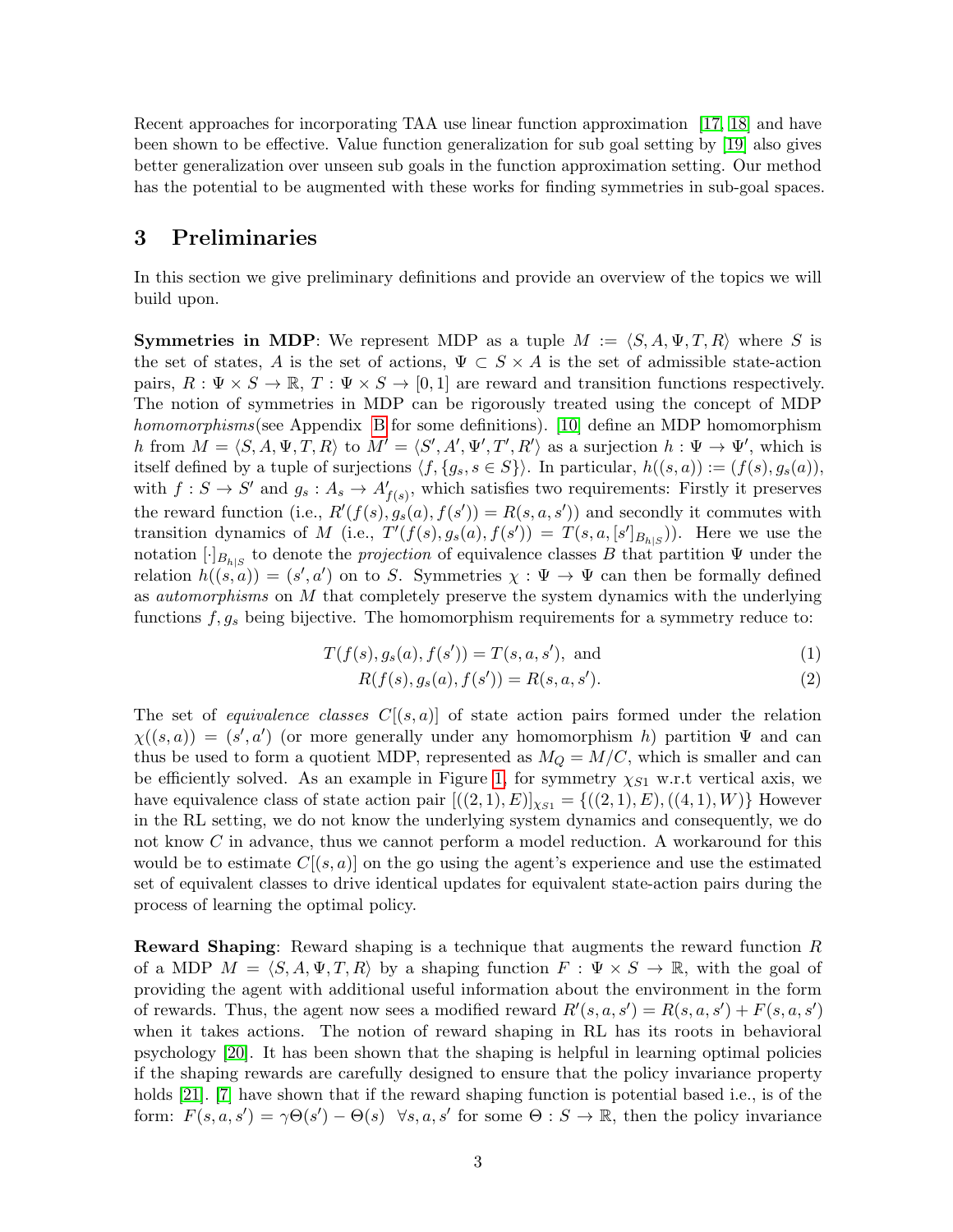property is guaranteed. As we shall see in next section not only does shaping help in faster convergence to optimal policy, it can be crucial for detecting symmetries in the environment as-well.

# 4 Methodology

In this section we present our approach for simultaneously discovering and exploiting symmetries in the RL framework. Our goal is to incorporate the state action space symmetry information early on during the learning so that regret can be minimized and the optimal policy can be learned in a sample efficient manner. The main components involved in our method are: (a) symmetry detection, and (b) learning with symmetry based priors. Although our work can be applied to any form of functional approximation, we focus on Q function approximation using deep feed forward networks in our study to illustrate the merits of our solutions. We elaborate each of these components next.

**Symmetry Detection:** Given an MDP  $M = \langle S, A, \Psi, T, R \rangle$ , we define set  $\Pi_{sa,j} = \{(\sigma, N_{\sigma})\}$ where  $\sigma$  is a sequence of rewards of length j and  $N_{\sigma}$  is the number of times it is seen starting with state s taking action a during the execution of policy  $\pi$ . We use the notation  $|\Pi_{sa,j}| = \sum_{|\sigma|=j} N_{\sigma}$  and  $\Pi_{sa,j} \cap \Pi_{s'a',j} = \{(\sigma, \min(N_{\sigma}, N_{\sigma}'))\}$ . We define the notion of similarity between two state action pairs  $\langle s, a \rangle$  and  $\langle s' a' \rangle$  as follows:

<span id="page-3-0"></span>
$$
\chi_{i,l_0}(\langle s,a \rangle, \langle s'a' \rangle) = \frac{\sum_{j=l_0}^i |\Pi_{sa,j} \cap \Pi_{s'a',j}|}{\left(\sum_{j=l_0}^i |\Pi_{sa,j}| * \sum_{j=l_0}^i |\Pi_{s'a',j}| \right)^{1/2}}.
$$
\n(3)

To efficiently compute the similarities between all the state action pairs, we use an auxiliary structure called the reward history tree  $P$ , which stores the prefixes of reward sequences of length up to  $i$  for the state action pairs observed during policy execution. A reward history tree  $P(N, E)$  is a labeled rooted tree (root being a null node). Here, N is the set of nodes with each node labeled with a reward observation. And  $E$  is the set of directed edges defined in the following way: Let the sequence of reward labels obtained while traversing to  $n$  starting from the root be denoted by  $\sigma_n$ , then directed edge  $(n, n') \in E$  if and only if  $\sigma_n$  appended with the reward label of  $n'$  form a prefix for some observed reward sequence. Additionally each node n maintains a list of state, action, occurrence frequency tuples  $(\langle s, a, o \rangle)$ , Thus node n, will store a tuple  $\langle \hat{s}, \hat{a}, \hat{o} \rangle$  if the reward sequence  $\sigma_n$  was observed for  $\hat{o}$  times starting from  $\hat{s}$  taking action  $\hat{a}$  during policy execution. The similarities can then be computed by doing a breadth first traversal on P and maintaining two arrays  $A_u(\langle s, a \rangle)$  and  $A_p(\langle s, a \rangle, \langle s' a' \rangle)$  that store the occurrences and co-occurrences of the observed reward sequences. An estimate can be computed by:  $\chi_{i,l_0}(\langle s,a \rangle, \langle s'a' \rangle) = \frac{A_p(\langle s,a \rangle, \langle s'a' \rangle)}{(A_p(\langle s,a \rangle) \cdot A_p(\langle s'a' \rangle))}$  $\frac{A_p(\langle s,a \rangle, \langle s,a \rangle)}{(A_u(\langle s,a \rangle) \cdot A_u(\langle s',a' \rangle))^{1/2}}.$ 

We consider state pairs

$$
\chi_{sym}:=\{\langle s,a\rangle,\langle s'a'\rangle|\chi_{i,l_0}(\langle s,a\rangle,\langle s'a'\rangle)\geq \Delta\},
$$

as similar for the given length (i and  $l_0$ ) and threshold parameters ( $\Delta$ ). We thus propose that the symmetry of an environment can be deduced from the reward structure. This assumption is backed by the fact that many real life applications do provide rich information in the reward dynamics and are amenable to our method for discovering symmetries. A very simple example would be a robot trying to approach a well defined object placed at a distance, the fraction of pixels covered by the object on robot's visual sensors would provide an approximate notion of distance of robot from the object and is thus a good reward signal.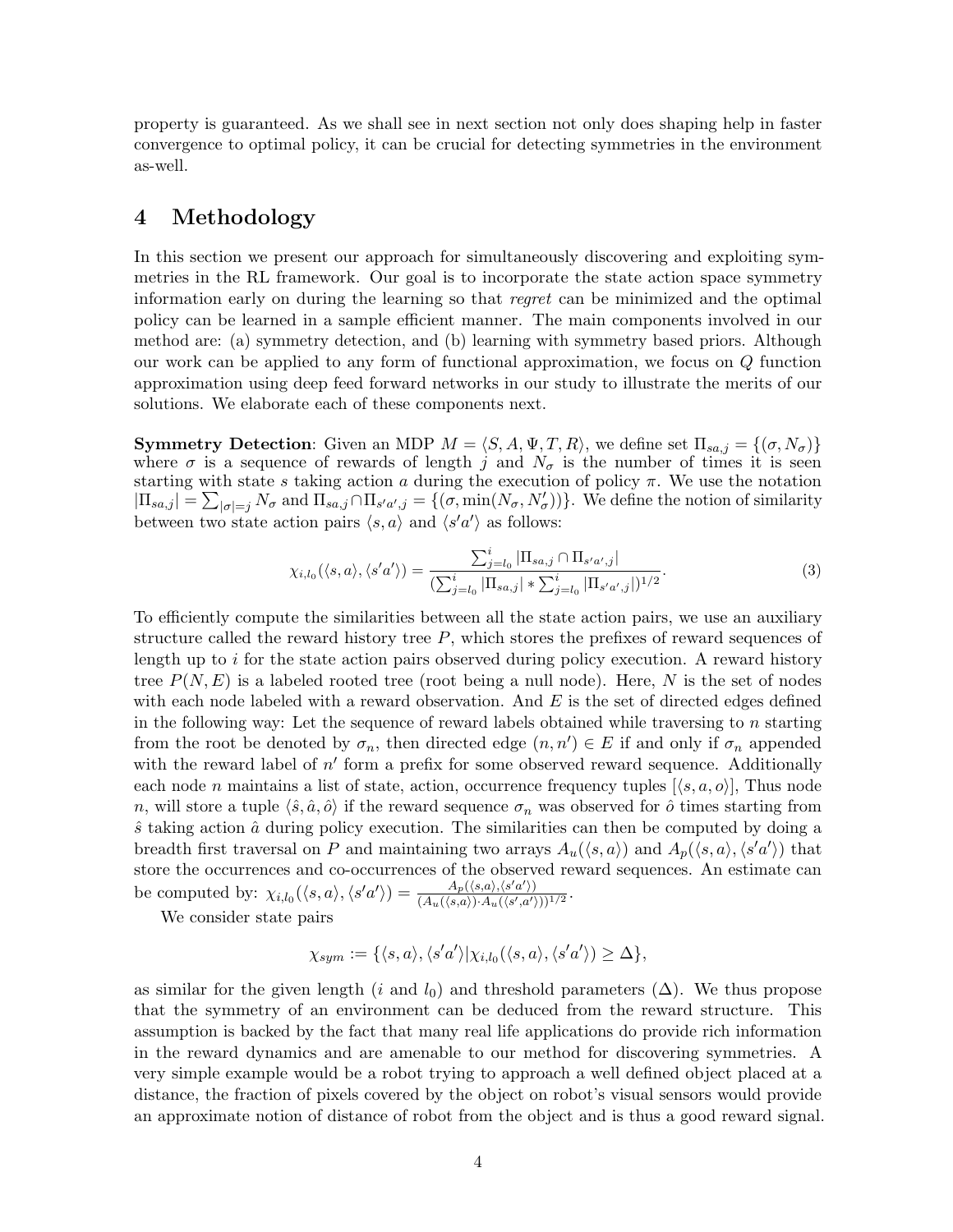Moreover it will allow to discern which locations are equally rewarding in the environment, thus uncovering symmetry. Also notice how reward shaping can convert an otherwise bland signal into one having more informational value. Since our method is dependent on estimating similarities in state action space via measuring the fraction of common observed reward trails, shaping helps distinguish these pairs by making the rewards sufficiently distinct and consequently preventing spurious similarity estimates. Note that the definition of  $\chi_{i,l_0}$  enables finding state action symmetries even when the actions are not invariant under the symmetry transform ie.  $g_s(a) \neq a \forall s, a$  (indeed, this is the case with the Cart-Pole problem where  $\forall s \in S$  $g_s(Left) = Right, g_s(Right) = Left$ . Previous work in [\[12\]](#page-10-9) is unable to do this. Finally we present the theorem which establishes the completeness of the similarity measure  $\chi_{0,i}$ 

<span id="page-4-0"></span>**Theorem 4.1.** Let  $(s, a)$ ,  $(s', a')$  be equivalent pairs under symmetry  $\chi \langle f, g_s \rangle$  which induces the coarsest partition on  $\Psi$ . Assuming uniform distribution over starting states for each episode run, we have:

$$
\lim_{|episodes| \to \infty} \chi_{i,l_0}(\langle s, a \rangle, \langle s' a' \rangle) = 1,
$$
\n(4)

for all symmetric pairs,  $\forall l_0, i \leq |S|$ .

Informally completeness asserts that any state action pair which is equivalent under the given symmetry should be identifiable using the similarity measure [3.](#page-3-0) The proof of this theorem is given in Appendix [A.](#page-9-3) We are interested in the  $\chi$  that induces the coarsest partition because it leads to the highest sample efficiency, as ideally we wish to update all the pairs in a partition in parallel for a given observation. Finally, note that our method and theorem [4.1](#page-4-0) do not strictly require symmetries at the MDP level. The method can find more general homomorphic reductions and the associated equivalence classes (we omit this generalization for brevity and conciseness).

Symmetry Inclusion Priors & Learning: Let  $Q(s, a; \theta)$  be the function approximator being used. Having found some symmetric state action pairs  $\chi_{sym}$ , our next task would be to use this information while training the function approximator network. Specifically we want the network to have identical outputs for symmetric state-action pairs. This can be achieved by constraining the network to learn identical representations of the symmetric pairs in its top layers. An intuitive way of moving towards this goal would be to directly use  $\chi_{sym}$ for inducing hard constraints while minimizing an appropriate loss based on one-step TD (temporal difference) targets:

$$
L_{i,TD}(\theta_i) = \mathbb{E}_{\mathbb{B}}[(r + \gamma \max_{a'} Q(s', a'; \theta_{i-1})) - Q(s, a; \theta_i))^2].
$$
\n(5)

Here  $\mathbb B$  is the set of observed  $(s, a, r, s')$  tuples following a  $\epsilon$ -greedy behavioral policy which ensures sufficient exploration. Thus the minimization problem becomes:

$$
\min_{\theta_i} L_{i,TD}(\theta_i) \text{ s.t.}
$$
  

$$
Q(s, a; \theta_i) = Q(s', a'; \theta_i) \ \forall (\langle s, a \rangle, \langle s' a' \rangle) \in \chi_{sym}.
$$

However it becomes difficult to optimize the above problem if there are too many constraints and methods like [\[22\]](#page-11-4) might be required. Moreover since the estimated similarity pairs are not guaranteed to be true, it may be better to solve a softer version of the problem by introducing the symmetry constraints as an additional loss term:

$$
L_{i,Sym}(\theta_i) = \mathbb{E}_{\chi_{sym}}[(Q(s', a'; \theta_i) - Q(s, a; \theta_i)^2].
$$
\n
$$
(6)
$$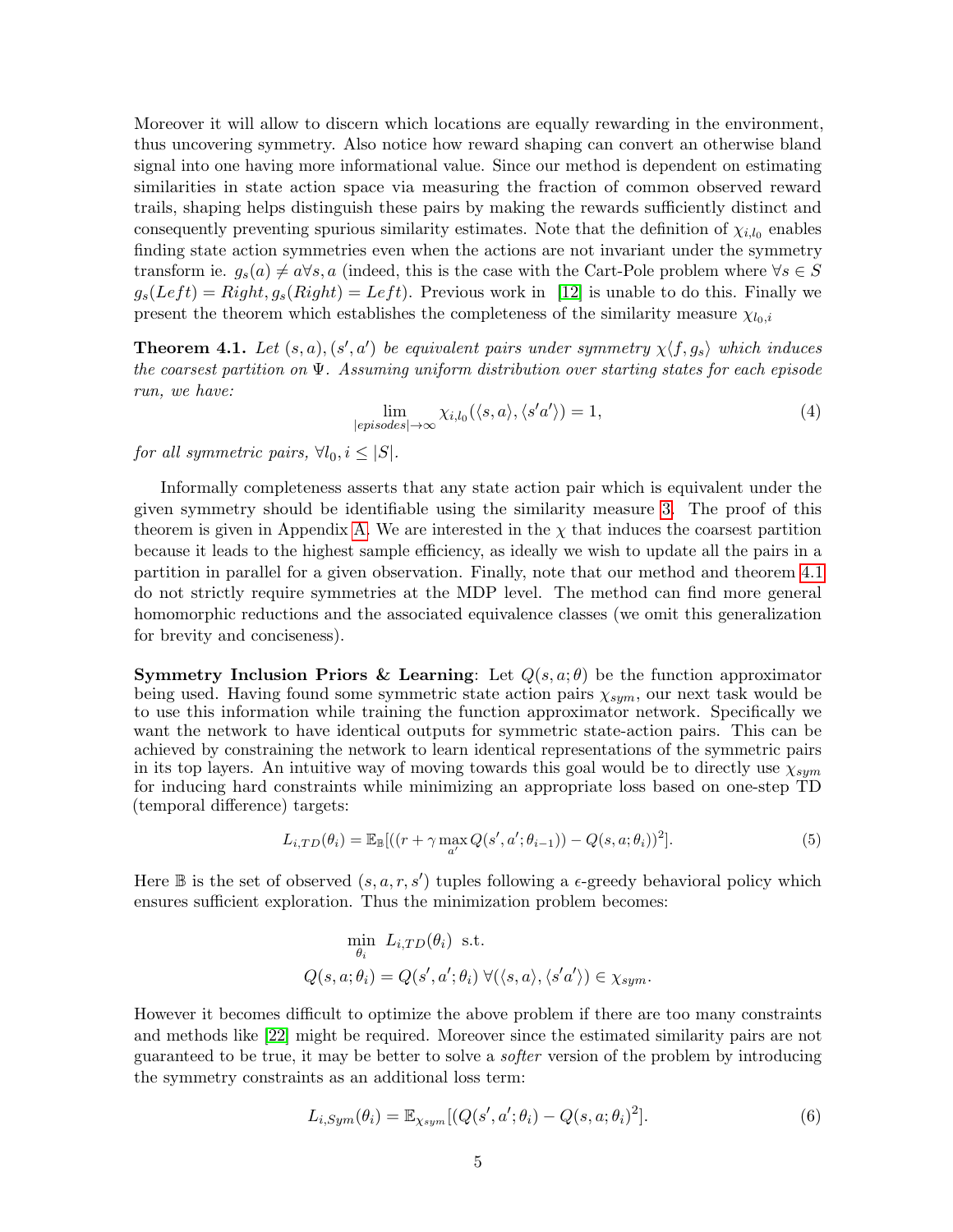The overall loss thus becomes:

<span id="page-5-2"></span><span id="page-5-1"></span><span id="page-5-0"></span>
$$
L_{i,total}(\theta_i) = L_{i,TD}(\theta_i) + \lambda L_{i,Sym}(\theta_i),
$$
\n(7)

where  $\lambda$  is a weighing parameter for the symmetric loss. Differentiating the total loss (Eq. [7\)](#page-5-0) with respect to the weights, we arrive at a combination of gradients coming from the two loss objectives:

$$
\nabla_{\theta_i} L_{i,TD}(\theta_i) = \mathbb{E}_{\pi,s}[(r + \gamma \max_{a'} Q(s', a'; \theta_{i-1}) - Q(s, a; \theta_i)) \nabla_{\theta_i} Q(s, a; \theta_i)], \text{ and } (8)
$$

$$
\nabla_{\theta_i} L_{i,Sym}(\theta_i) = \mathbb{E}_{\pi, \chi_{sym}}[(Q(s', a'; \theta_i) - Q(s, a; \theta_{i-1})) \nabla_{\theta_i} Q(s', a'; \theta_i)].
$$
\n(9)

In practice we use stochastic gradient descent for loss minimization using mini batches B. Eq. [8](#page-5-1) represents the familiar Q-learning gradient for function approximation. Eq. [9](#page-5-2) is defined so to prevent the network from destroying the knowledge gained from current episode(Alternatively we could use same targets as in [8](#page-5-1)  $\&$  increase  $\lambda$  gradually, we defer for conciseness). Below we present the proposed symmetric version of the DQN algorithm.

Algorithm 1 Sym DQN

<span id="page-5-3"></span>

|     | 1: Initialize memory $\mathbb{D} \leftarrow \{\}, P \leftarrow \{\{root\}, \{\}\}\$ |
|-----|-------------------------------------------------------------------------------------|
|     | 2. Initialize action-value function Q with random weights $(\theta)$                |
|     | 3: for episode $\leq M$ do                                                          |
| 4:  | Initialize start state                                                              |
| 5:  | for $t = 1$ to T do                                                                 |
| 6:  | With probability $\epsilon$ select action $a_t$                                     |
| 7:  | Otherwise select $a_t = argmax_a Q(s_t, a, \theta)$                                 |
| 8:  | Execute action $a_t$ and observe reward $r_t$ state $s_{t+1}$                       |
| 9:  | Store transition $(s_t; s_t; r_t; s_{t+1})$ in $\mathbb D$                          |
| 10: | Sample random minibatch $\mathbb B$ from $\mathbb D$                                |
| 11: | Find $\mathbb{B}_s$ the batch of symmetric pairs of $\mathbb{B}$ from P             |
| 12: | Set targets for $\mathbb{B} \& \mathbb{B}_s$                                        |
| 13: | Perform gradient descent step as in Eq. 8,9                                         |
| 14: | Update $P$ with the episode                                                         |

### 5 Experiments

In order to validate our approach, we compare the performance of different agents using fully connected deep feed forward neural networks with with two hidden layers for Q function approximation. ReLU (rectified linear unit) non-linearity is used for activation at each hidden node.The parameters involved in symmetry learning framework were found using grid search.

Grid World: In the grid world domain we consider the problem of finding the shortest path to a goal in a  $nXn$  square grid world. The state space is described by the coordinates  $(x, y), 1 \leq x, y \leq n$ . The action set is  $\{N, E, W, S\}$  corresponding to the directions in which the agent can move. Upon taking a desired step, we have a 90% chance of landing on the expected state and a 10% chance of landing on a randomly chosen adjacent state. Each episode starts at a randomly chosen state. The discount factor is set to be  $\gamma = 0.9$  and exploration  $\epsilon = 0.1$ . The goal state( $x_G, y_G$ ) is chosen randomly at the start of each iteration.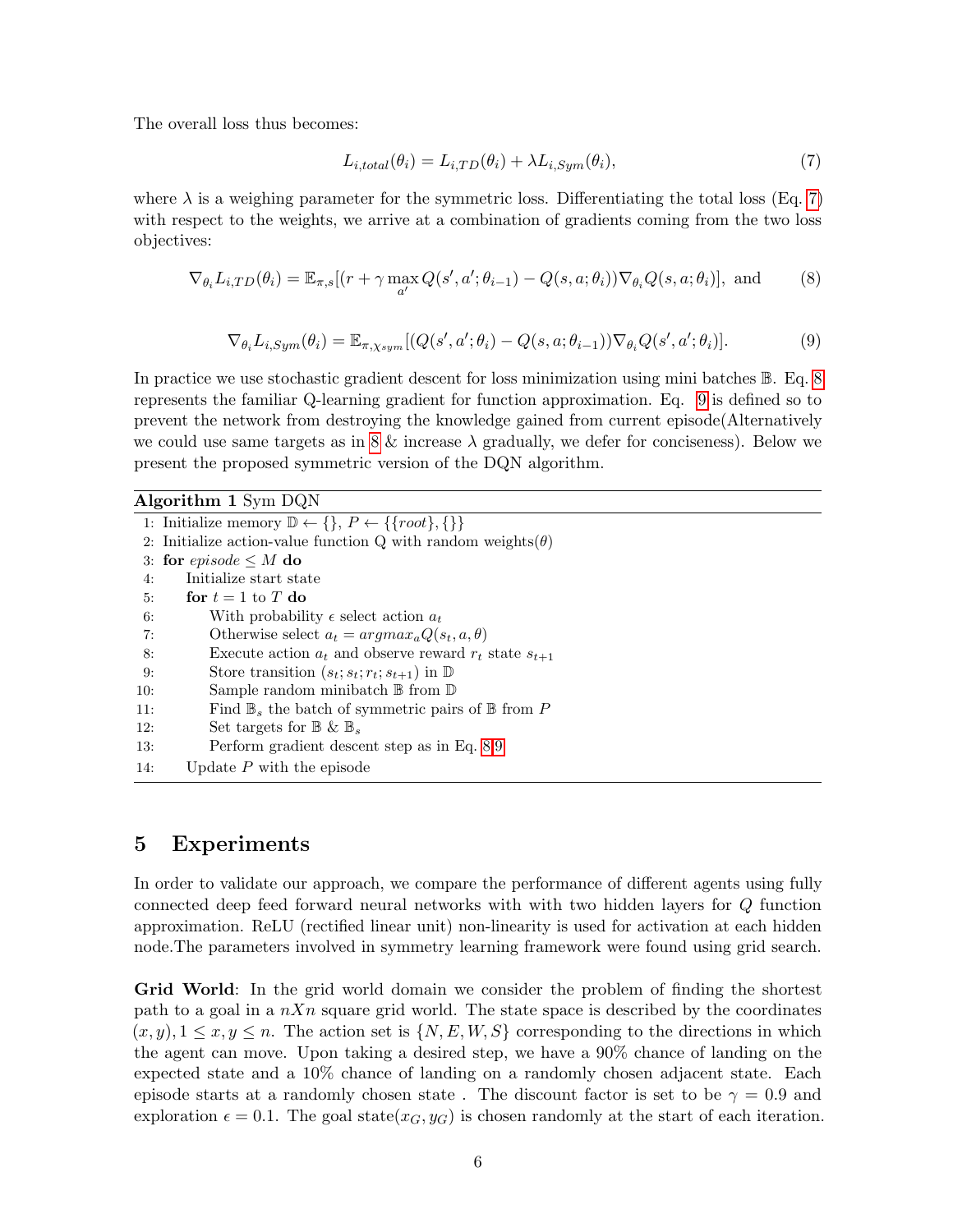| Setup        | <b>Naive</b> | Girgin et al. | Sym                          |  |
|--------------|--------------|---------------|------------------------------|--|
| a            | $136 \pm 7$  | $113 \pm 5$   | $37\pm6$                     |  |
| h            | $237 \pm 6$  | $166 \pm 7$   | ${\bf 46 \pm 6}$             |  |
| $\mathbf{c}$ | $174 \pm 7$  | $116 \pm 6$   | $31 \pm 5$                   |  |
| <sub>d</sub> | $241 \pm 5$  | $187 \pm 6$   | $\textbf{38} \pm \textbf{6}$ |  |
| e            | $253 \pm 8$  | $177 \pm 6$   | $41 \pm 7$                   |  |
| f            | $275 \pm 9$  | $229 \pm 10$  | $54\pm8$                     |  |

<span id="page-6-1"></span>Table 1: Iterations to convergence(rounded) Grid-World



Figure 2. Grid-World plots with one standard deviation errors.  $\Delta = 0.8, l_0 = 1, i = 5, \lambda = 0.4$ . No of iterations: 50.

<span id="page-6-2"></span>

|                |                |     | mean               |                    |             | max                 |                     |                      |
|----------------|----------------|-----|--------------------|--------------------|-------------|---------------------|---------------------|----------------------|
| 1 <sub>0</sub> |                | Δ   | <b>DON</b>         | SymDQN             | P-value     | <b>DON</b>          | SymDQN              | P-value              |
|                | 5              | 0.8 | $102.83 \pm 69.74$ | $262.74\pm64.59$   | $< 10^{-5}$ | $537.38 \pm 155.89$ | $796.23 \pm 173.65$ | $2 \times 10^{-4}$   |
|                | $5^{\circ}$    | 0.5 | $93.47 \pm 62.16$  | $233.92 \pm 69.48$ | $< 10^{-4}$ | $481.60 \pm 163.25$ | $812.07 \pm 181.91$ | $\sqrt{10^{-4}}$     |
|                | 4              | 0.8 | $107.96 + 67.17$   | $236.14\pm76.12$   | $< 10^{-4}$ | $561.27 \pm 156.97$ | $759.36 \pm 168.32$ | $2.4 \times 10^{-3}$ |
| $\overline{2}$ | $\frac{5}{2}$  | 0.8 | $81.57 \pm 53.92$  | $232.65\pm89.73$   | $< 10^{-4}$ | $514.53 \pm 161.58$ | $860.17 + 192.71$   | $< 10^{-4}$          |
| $\overline{2}$ | $\mathbf{5}$   | 0.5 | $115.24 \pm 57.35$ | $257.02 \pm 58.49$ | $< 10^{-4}$ | $467.92 \pm 183.36$ | $671.87 \pm 169.37$ | $3.7 \times 10^{-3}$ |
| $\overline{2}$ | $\overline{4}$ | 0.8 | $91.33 \pm 71.39$  | $229.48\pm80.56$   | $< 10^{-4}$ | $503.76 \pm 162.13$ | $807.49 \pm 177.18$ | $< 10^{-4}$          |

<span id="page-6-0"></span>Table 2: Performance and statistical significance : Cart-Pole Domain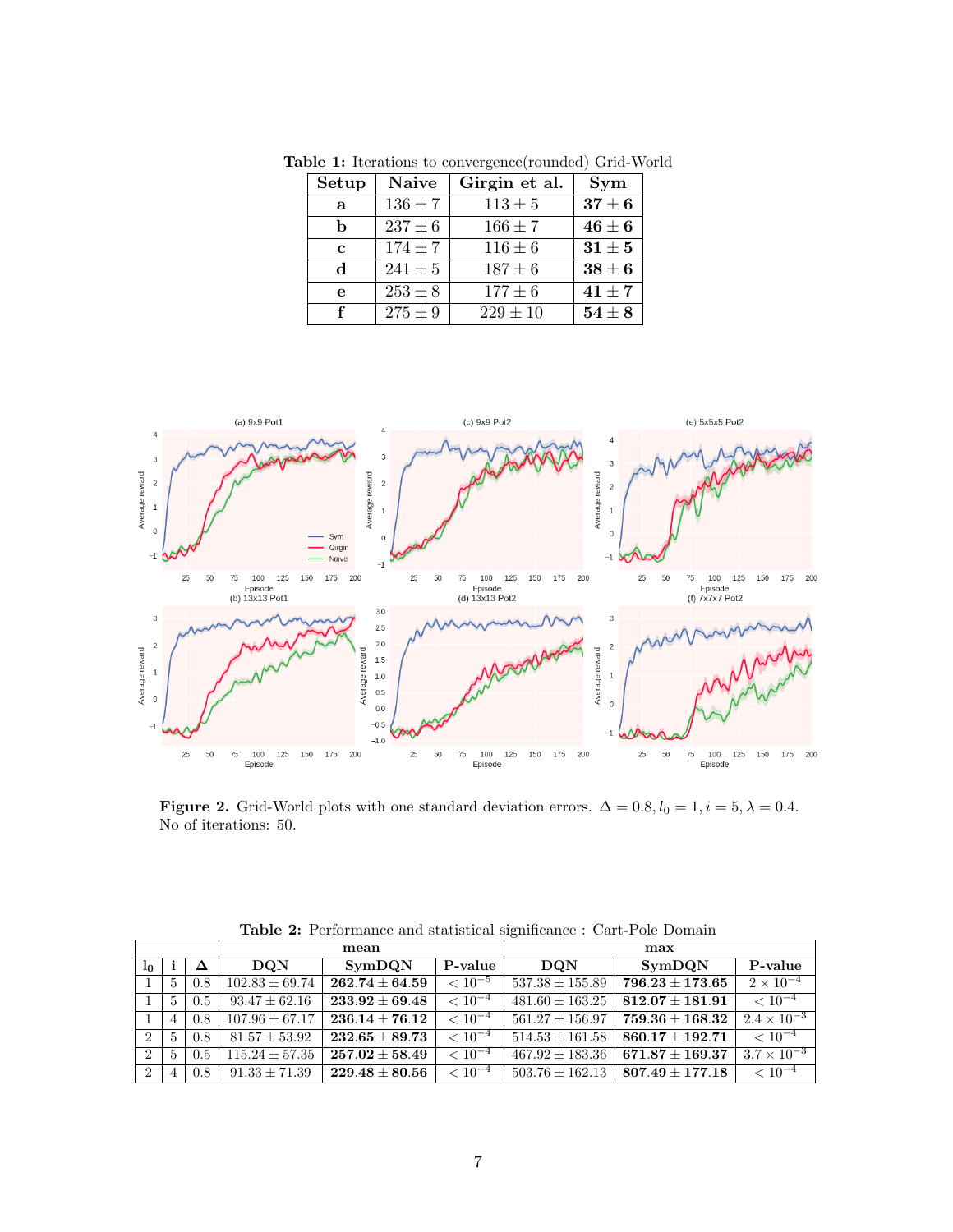

<span id="page-7-0"></span>**Figure 3.** Total reward with episodes. All experiments used  $\lambda = 1, \gamma = 0.99$ ,  $\epsilon$  was decayed to 0.1 starting from 1 at rate 0.98.

For the 2D grid world we test two kinds of reward shaping settings, first one based on the potentials:  $\Theta_1(x, y) = (|x - x_G| + |y - y_G|)$  (referred to as Pot1), and second using:  $\Theta_2(x,y) = (|x-x_G|+|y-y_G|)\gamma^{|x-x_G|+|y-y_G|}$  (referred to as *Pot*2). The maximum episode length for grid sizes 9 and 13 are set to 480 and 800 respectively.The input for Grid-World net is a sparse coding of size  $|S| + |A|$ . Architecture used is  $input \rightarrow 120 \rightarrow 40 \rightarrow 1$ . The average reward per time step for both the potential settings are plotted in Fig.  $2(a,b,c,d)$ . A comparison with the previous work by Girgin et al. [\[12\]](#page-10-9) and a naive agent which uses no symmetry information is also included.

Table [1](#page-6-1) gives the number of episodes required for the convergence to optimal policy for each setup in Figure [2.](#page-6-0) The agent running our algorithm (labeled  $Sym$ ) learns the optimal policy much faster than baseline (labeled  $Naive$ ) and previous work. We performed the two sided Welsh's t-test to check if the performance of the agents using our approach is same as that of agents using other methods. For both the scenarios("Sym vs Girgin et al."& "Sym vs Naive") the p-values are  $\lt 10^{-4}$  for all the setups, this shows that the difference in performance are extremely significant and Alg. [1](#page-5-3) is indeed capable of using symmetry information efficiently. Next, reward shaping potentials  $Pot2$  are more informative than  $Pot1$  as they also convey nearness to the goal state, thus agents learning under former tend to converge faster (a,b vs c,d). Finally, it is also evident that the effects of adding symmetry priors for learning become more significant as the size of the grid increases(a,c vs b,d). We next analyze how our method performs when the dimensionality of the grid is increased, we set up a 3D grid world in similar vein. Notice that this domain has  $3!2^3 = 48$  fold symmetry. Pot2 type potentials are used :  $\Theta(x, y, z) = (|x - x_G| + |y - y_G| + |z - z_G|)\gamma^{|x - x_G| + |y - y_G| + |z - z_G|}$ . The maximum episode length for grid sizes 5 and 7 are set to 1000 and 1500 respectively. Architecture used is input  $\rightarrow$  300  $\rightarrow$  120  $\rightarrow$  1. The average reward per time step are plotted in Fig. [2\(](#page-6-0)e,f). It is evident form the plot and table [1](#page-6-1) that increase in dimensionality impacts performance of our method relatively mildly in comparison to other methods which fail to converge within 200 episodes in (f). This makes intuitive sense as for a grid of size  $n$  in  $d$  dimensions, we have a total of  $O(2dn^d)$  Q values to learn, whereas if we were to use symmetries for model reduction, we would be only be required to learn  $O(\frac{2dn^d}{d!2^d})$  values.

**Cart-Pole**: The agent's state here is given by  $(\theta, x, \omega, v)$  denoting the angular position of pole, position of cart and their time derivatives is continuous and is typically bound by a box in 4 dimensions. The action space is the move set  $\{Left, Right\}$  for the cart. The agent gets a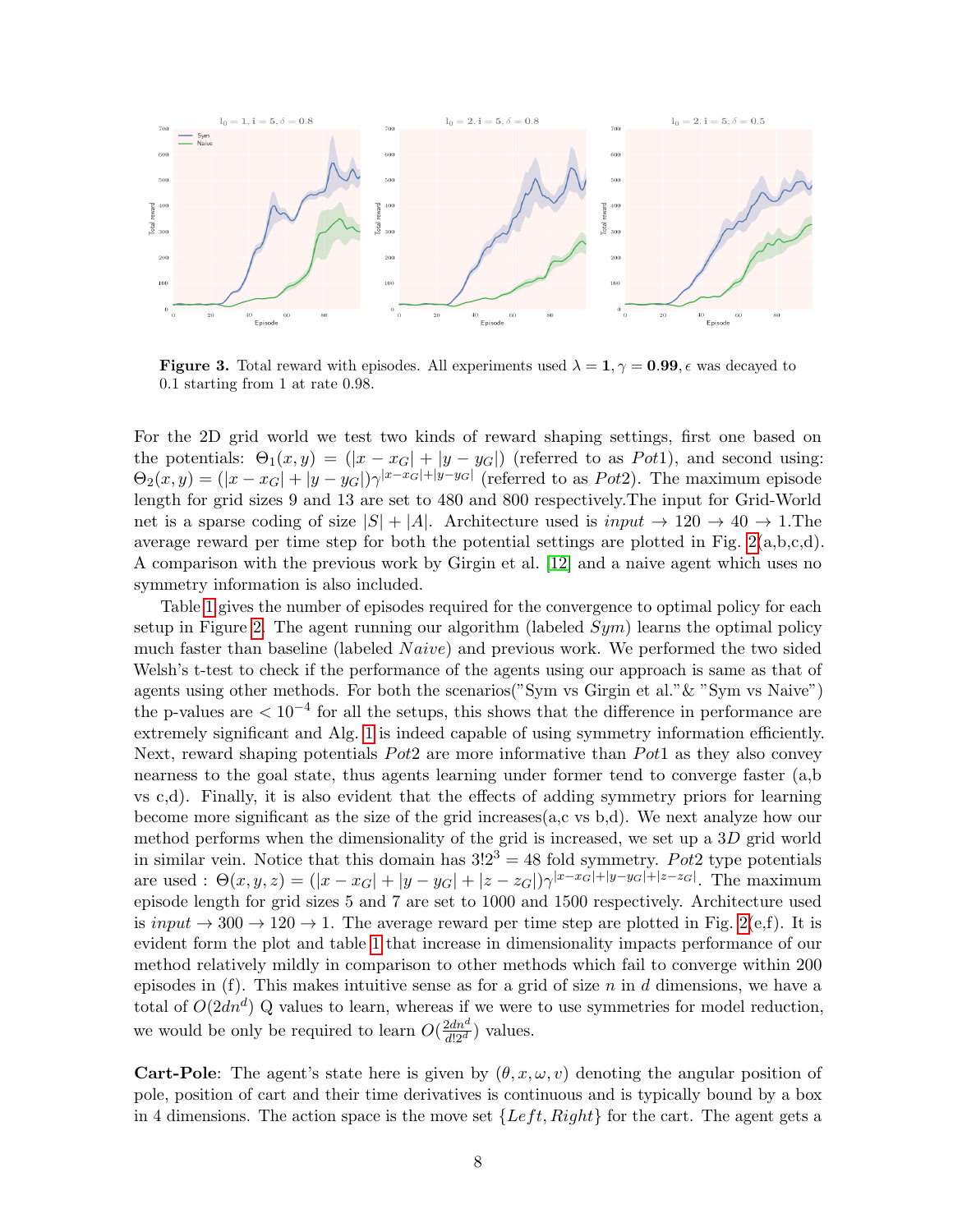reward of +1 after every time step it manages to keep the pole balanced within the box bounds. As discussed before the state action pairs  $\langle (\theta, x, \omega, v), \text{Left} \rangle \& \langle (-\theta, -x, -\omega, -v), \text{Right} \rangle$  form an equivalence class under the symmetry exhibited by the domain. Notice the difficulty in finding similar state-action pairs using only the observed rewards in the conventional reward setting: very long reward histories will be needed and the estimates will have many false positives. We define a reward shaping function for this domain as follows. To keep the symmetry finding tractable we discretize the state space into  $L$  levels along each dimension using uniformly spaced intervals, This is done only for reward assignment (the agent still gets continuous input observations for the state). Thus, if the bounding box for position were  $[-X_b, X_b]$ , then each interval is of width  $w = \frac{2X_b}{L}$  and the discrete dimension  $x_d = k$  if  $\frac{(2k+1)w}{2} \geq x \geq \frac{(2k-1)w}{2}$  $\frac{(-1)w}{2}$ . The shaping function is defined as :  $F(\theta, x, \omega, v) = 1 - \frac{(\theta_d^2 + x_d^2 + \omega_d^2 + v_d^2)}{(L-1)^2}$ . Intuitively, this shaping motivates the agent to keep its coordinates near stable Cart-Pole configurations. We modify the 'CartPole-v0' environment available in the OpenAI Gym platform [\[23\]](#page-11-5) for our experiments. The algorithms we experimented with are the DQN [\[3\]](#page-10-0) agent and its proposed symmetric variant Symmetric DQN (Algorithm [1\)](#page-5-3) agent. We use a discretization level  $L = 9$  for the experiments, The maximum episode length is set to 1500 the replay memory size is set 100000 and the mini batch size of 128 is used. Agents are run under a completely random policy for the first 25 episodes to ensure proper initialization of the replay memory. Architecture used is  $4 \rightarrow 100 \rightarrow 100 \rightarrow 2$ .

Figure [3](#page-7-0) shows the variation of total reward obtained with the number of episodes averaged over 15 iterations for three different parameter settings. Table [2](#page-6-2) gives the mean and the maximum values of the total rewards obtained in an episode for the two algorithms, SymDQN clearly performs much better in both the metrics. Once again we perform Welsh's test to measure statistical significance of the observations for both metrics(reported in Table) and find that we can comfortably reject the hypothesis that symmetry inclusion via our method has no change on performance.

Although our main objective was to ensure sample efficiency, we would like to point out that our method compares favorably to the baseline agents in terms of training times. For grid-world they were at-most 1.43 times slower whereas for cart-pole they were at-most 1.57 times slower.

#### 6 Conclusion

In this paper we have proposed a novel framework for discovering environment symmetries and exploiting them for the paradigm of function approximation, The framework consists of two main components: The similarity detecting procedure which calculates similarity estimates between state action pairs from reward observations, and the similarity incorporating component which promotes learning of symmetric policies by imposing a symmetry cost. Our approach is scalable and requires minimal additional time and space overheads, Further we have proved the completeness of our similarity measure. We have shown the efficacy our method through extensive experimentation using deep nets on Grid-world and Cart-Pole domains. Further we have shown that the benefits of using symmetry information while learning get more profound as the dimensionality of the environment increases as there is scope for multiple symmetry occurrences. Finally we also noticed the important role reward shaping played for the method.

We believe that incorporation of discovered environment symmetries as complementary knowledge in reinforcement learning is a promising direction of research and we hope to have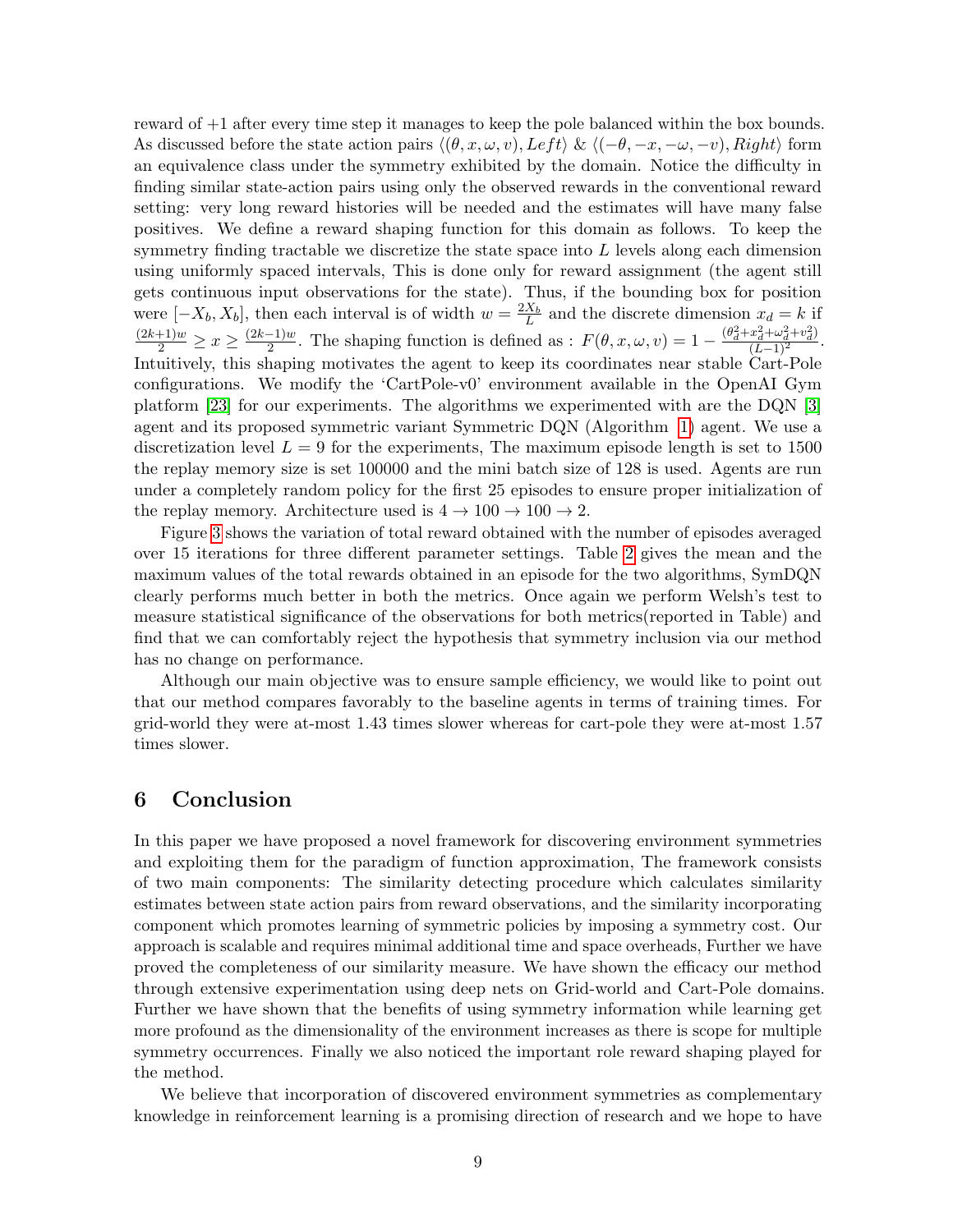justifiably motivated it through this work. For future work we would like to analyze the convergence properties of our framework.

### <span id="page-9-3"></span>A Proof of Theorem [4.1](#page-4-0)

*Proof.* We give the proof sketch using a coupling argument. Given MDP M, Let  $\{s_t^e, a_t^e, r_t^e\}_{t=1}^{T^e}$  $t=0$ be the random variables observed denoting states, actions and rewards respectively while following a symmetric policy  $\pi$  in an episode e of length T, Let  $\hat{N_{sa}}$  be the number of times M transits though the state action pair s, a and  $\hat{N_{\sigma,sa}}$  denote the frequency of observing reward sequence  $\sigma$  after such a transit after some number of episode runs (thus  $(\sigma, N_{\sigma,sa}) \in \Pi_{sa,T^e}$ ). Clearly all the estimates in  $\lim_{|episodes| \to \infty} \frac{N_{\sigma,sa}}{N}$  $\frac{\sqrt{\sigma}$ , sa will converge in distribution to the true marginals.

Now the assumption of uniform distribution over starting state allows us to define a coupled policy execution: For every episode e starting with  $s_0^e, a_0^e$  we begin an episode e' starting with  $f(s_0^e), g_{s_0^e}(a_0^e)$ . Further, for each action  $a_t^e = \pi(s_t^e)$  taken in e we take action  $a_t^{e'} = g_{s_t^e}(a_t^e)$  in e' and force the transition to  $s_{t+1}^{e'} = f(s_{t+1}^e)$ . Clearly both the sequences obey the transition dynamics of  $M$  as the former is driven by it and the latter conforms due to given symmetry equivalence [1](#page-2-0) and thus form a coupling  $\mathbb{C}(\{s_t^e, a_t^e, r_t^e\}_{t=0}^{T^e}, \{s_t^{e'}, a_t^{e'}, r_t^{e'}\}_{t=0}^{T^e})$ . Since we had started from symmetric state action pairs and take symmetrical transition from then on by [2](#page-2-0) the reward sequence observed must be exactly identical  $(r_0^e, . . r_{T^e}^e) = (r_0^{e'}$  $e'_{0}, . .r^{e'}_{T^{e}}$ , hence all reward based observations for symmetric pairs must be identical in particular:  $N_{\sigma,sa}^{\hat{}} = N_{\sigma,s'a'}^{\hat{}}$ Finally from the definition [3](#page-3-0) we have  $\chi_{i,l_0}(\langle s,a \rangle, \langle s'a' \rangle) = 1$  in the coupled execution at all the times. Since  $\mathbb C$  and the uncoupled case converge in distribution to same behavior in  $\lim_{|episodes| \to \infty}$  the theorem is proved.  $\Box$ 

### B Definitions

Let X, Y be sets, element  $x \in X$ , we then have the following constructs:

**Definition B.1.** Partition:  $B := \{b_i | b_i \subseteq X\}$  is a partition of X iff  $(\cup_i b_i = X) \wedge (b_i \cap b_j =$  $\emptyset|i \neq j$ ). We denote the block to which x belongs by  $[x]_B$ .

**Definition B.2.** Coarseness: Let  $B_1, B_2$  be two partitions of X then we say  $B_1$  is coarser that  $B_2$  written  $B_1 \geq_c B_2$  iff  $\forall x, x' \in X$ ,  $[x]_{B_2} = [x']_{B_2} \Rightarrow [x]_{B_1} = [x']_{B_1}$ .

<span id="page-9-2"></span>**Definition B.3.** Projection: Let B be a partition of  $Z \subseteq X * Y$ , let  $B(x)$  denote the distinct blocks of B containing pairs of which x is a component, we define  $B|X$  the projection of B onto X as the partition of X which follows:  $x, x' \in X \wedge ([x]_{B|X} = [x']_{B|X}) \iff B(x) = B(x')$ .

#### References

- <span id="page-9-0"></span>[1] A. G. Barto, R. S. Sutton, and C. W. Anderson, "Neuronlike adaptive elements that can solve difficult learning control problems," IEEE Transactions on Systems, Man, and Cybernetics, no. 5, pp. 834–846, 1983.
- <span id="page-9-1"></span>[2] R. S. Sutton and A. G. Barto, Introduction to reinforcement learning. MIT Press Cambridge, 1998, vol. 135.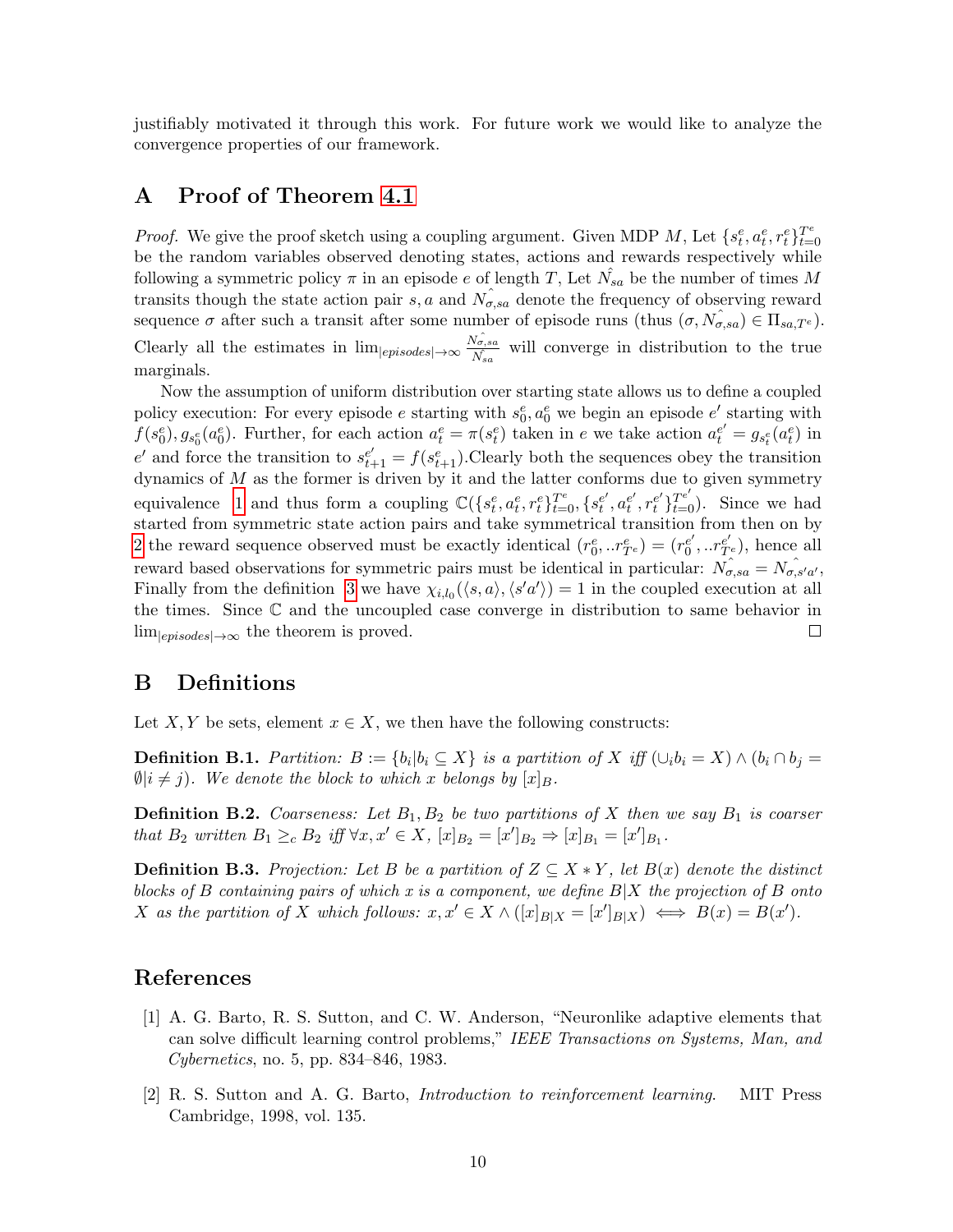- <span id="page-10-0"></span>[3] V. Mnih, K. Kavukcuoglu, D. Silver, A. A. Rusu, J. Veness, M. G. Bellemare, A. Graves, M. Riedmiller, A. K. Fidjeland, G. Ostrovski, et al., "Human-level control through deep reinforcement learning," Nature, vol. 518, no. 7540, pp. 529–533, 2015.
- <span id="page-10-1"></span>[4] S. Levine and V. Koltun, "Guided policy search," in International Conference on Machine Learning, 2013, pp. 1–9.
- <span id="page-10-2"></span>[5] Y. Bengio, A. Courville, and P. Vincent, "Representation learning: A review and new perspectives," IEEE transactions on pattern analysis and machine intelligence, vol. 35, no. 8, pp. 1798–1828, 2013.
- <span id="page-10-3"></span>[6] X. Glorot and Y. Bengio, "Understanding the difficulty of training deep feedforward neural networks." in Aistats, vol. 9, 2010, pp. 249–256.
- <span id="page-10-4"></span>[7] A. Y. Ng, D. Harada, and S. Russell, "Policy invariance under reward transformations: theory and application to reward shaping," in International Conference on Machine Learning, vol. 99, 1999, pp. 278–287.
- <span id="page-10-5"></span>[8] M. Zinkevich and T. Balch, "Symmetry in Markov decision processes and its implications for single agent and multi agent learning," in In Proceedings of the 18th International Conference on Machine Learning. Citeseer, 2001.
- <span id="page-10-6"></span>[9] T. Dean and R. Givan, "Model minimization in markov decision processes," in AAAI/IAAI, 1997, pp. 106–111.
- <span id="page-10-7"></span>[10] B. Ravindran and B. AG, "Symmetries and model minimization of Markov decision processes," 2001.
- <span id="page-10-8"></span>[11] S. Girgin, F. Polat, and R. Alhajj, "Improving reinforcement learning by using sequence trees," Machine Learning, vol. 81, no. 3, pp. 283–331, 2010.
- <span id="page-10-9"></span>[12] ——, "State similarity based approach for improving performance in RL," in Proceedings of the 20th International Joint Conference on Artifical Intelligence, ser. IJCAI'07. San Francisco, CA, USA: Morgan Kaufmann Publishers Inc., 2007, pp. 817–822.
- <span id="page-10-10"></span>[13] A. McGovern and R. Sutton, "Macro actions in reinforcement learning," Technical Report TR 98-70, U. Mass. Amherst, Tech. Rep., 1998.
- <span id="page-10-11"></span>[14] R. S. Sutton, D. Precup, and S. Singh, "Between mdps and semi-mdps: A framework for temporal abstraction in reinforcement learning," Artificial intelligence, vol. 112, no. 1, pp. 181–211, 1999.
- <span id="page-10-12"></span>[15] M. Stolle and D. Precup, "Learning options in reinforcement learning," in International Symposium on Abstraction, Reformulation, and Approximation. Springer, 2002, pp. 212–223.
- <span id="page-10-13"></span>[16] E. A. Mcgovern, "Autonomous discovery of temporal abstractions from interaction with an environment," Ph.D. dissertation, University of Massachusetts Amherst, 2002.
- <span id="page-10-14"></span>[17] C. Szepesvari, R. S. Sutton, J. Modayil, S. Bhatnagar, et al., "Universal option models," in Advances in Neural Information Processing Systems, 2014, pp. 990–998.